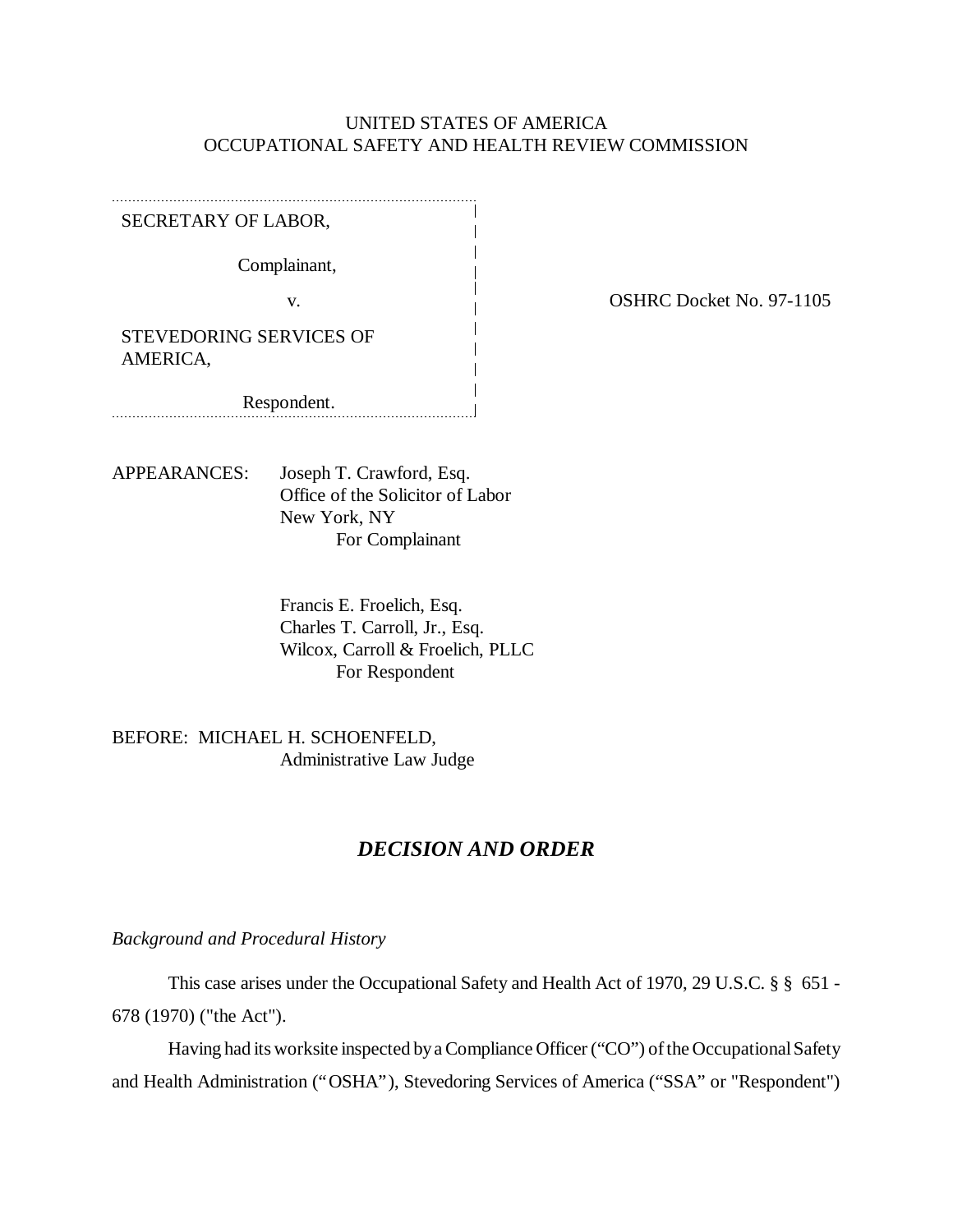was issued one citation on June 23, 1997 alleging one serious violation under the Act. A civil penalty of \$5,000 was proposed. Respondent timely contested the citation and notification of proposed penalty. Following the filing of a complaint and answer, an extensive discovery period and significant pre-trial motions, and pursuant to a notice of hearing, the case came on to be heard in Newport News, Virginia on September 29 and 30, 1998. No affected employees sought to assert party status. Both parties filed post-hearing briefs on December 31, 1998. At the request of the Administrative Law Judge, the parties filed supplemental briefs on February 17, 1999.

### *Jurisdiction*

Complainant alleges and Respondent does not deny that it is a stevedoring company in that it contracts to load and unload ships. It employs "longshoremen" on a daily basis to perform its work. It is undisputed that at the time of this inspection Respondent was engaged in unloading the cargo from a vessel in the port of Newport News. Respondent does not deny that it uses tools, equipment and supplies which have moved in interstate commerce. On these facts, I find that Respondent is engaged in a business affecting interstate commerce.

Based on the above finding, I conclude that Respondent is an employer within the meaning of § 3(5) of the Act.<sup>1</sup> Accordingly, the Commission has jurisdiction over the subject matter and the parties.

#### *Discussion*

Based upon an inspection of SSA's unloading operations OSHA issued a citation alleging that Respondent failed to comply with the longshoring standard at 29 C.F.R. § 1918.32(b) which as of the date of inspection provided;

> (b) When an edge of a hatch section or of stowed cargo more than 8 feet high is so exposed that it presents a danger of an employee failing, the edge shall be guarded by a safety net of adequate strength

<sup>1</sup> Title 29 U.S.C. § 652(5).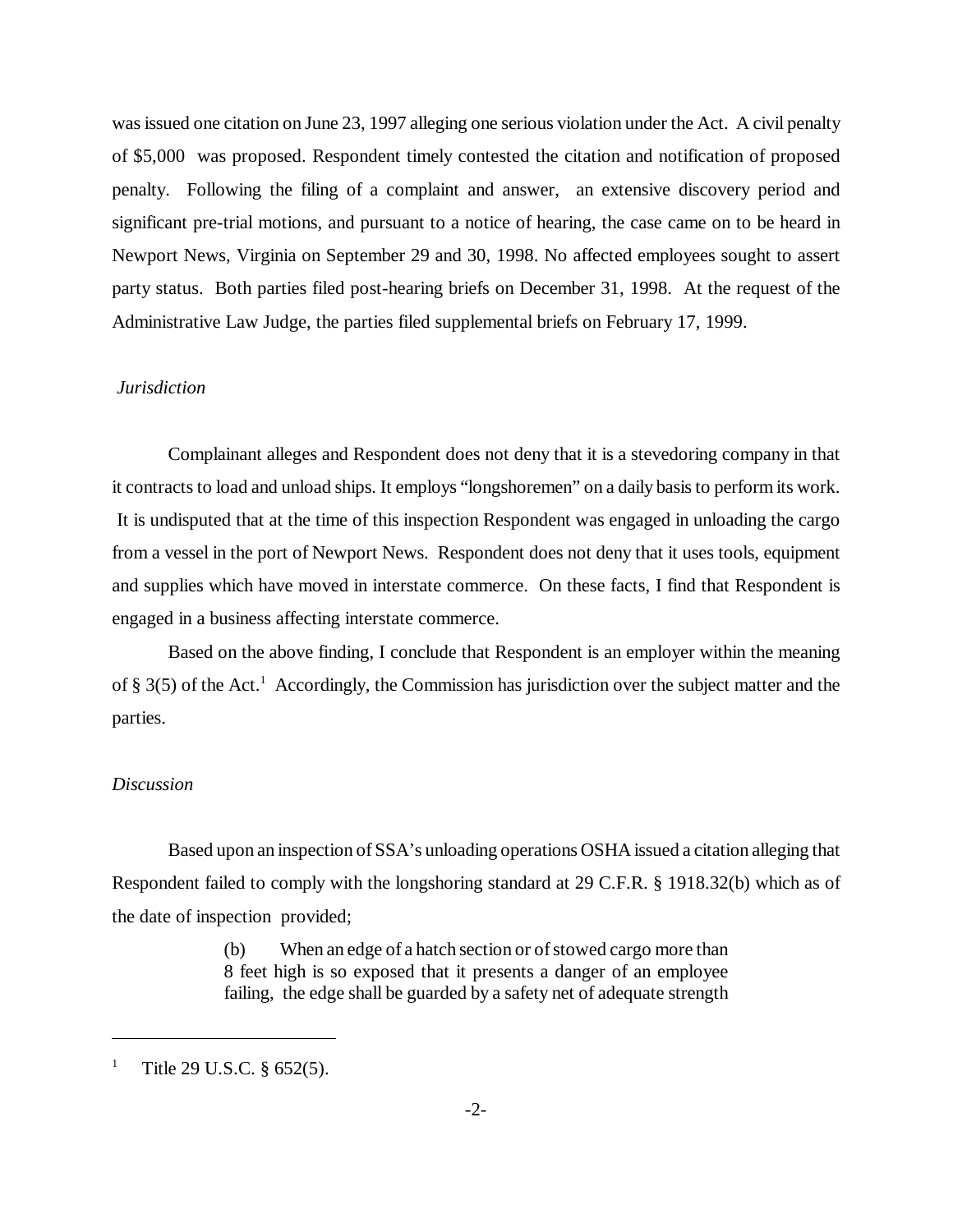to prevent injury to a falling employee, or by other means providing equal protection under the existing circumstances.

The parties have stipulated that a stevedoring gang<sup>2</sup> was unloading cargo containers from a docked vessel when their working conditions were inspected for OSHA by CO Edwards.

The essential facts are undisputed. The cargo containers, much like truck trailers, were stacked like quadrels "five-high" in places (Tr.5). Having finished unloading the top three levels, two longshoremen who were working for Respondent were performing their duties on the top of the uppermost container, about 16 feet above the deck of the ship (Tr 22). They were doing so without the use of the "Eddie" fall protection system usually in operation in those circumstances.<sup>3</sup> They were thus subjected to the hazard of falls of up to 16 feet. While working without the fall protection, the employees were observed by CO Edwards. When asked by the CO why they were working without fall protection, they explained that the "Eddie" system had malfunctioned earlier and that Mr. Mitchell, the "hatch boss" of the gang, knew of the failure of the eddies and had allowed the work to proceed without their use.

In general, to prove a violation of a standard, the Secretary must demonstrate by a preponderance of the evidence (1) that the cited standard applies, (2) non-compliance with the terms of the standard, (3) employee exposure or access to the hazard created by the non-compliance, and (4) the employer knew, or with the exercise of reasonable diligence could have known, of the condition. *Astra Pharmaceutical Products, Inc.*, 9 BNA OSHC 2126, 2129 (No. 78-6247, 1981); *Dun-Par Engineered Form Co.*, 12 BNA OSHC 1949 (No. 79-2553), *rev'd & remanded on other grounds*, 843 F.2d 1135 (8th Cir. 1988), *decision on remand* 13 BNA OSHC 2147 (1989).

Also, before the Commission, an employer may raise as an affirmative defense the claim that the violation occurred as a result of unpreventable employee misconduct. To successfully defend in

 $2$  The longshoremen were working under a collective bargaining agreement between the Hampton Roads Shipping Association and the International Longshoremen's Association (AFL-CIO) which required supplying longshoring labor in "gangs." Each gang has a number of workers and a "hatch boss" (also called a "header.")

<sup>&</sup>lt;sup>3</sup> The "Eddie" system is accepted by OSHA as a "means of providing equal protection" under the cited standard. (Sec. brief, p. 3).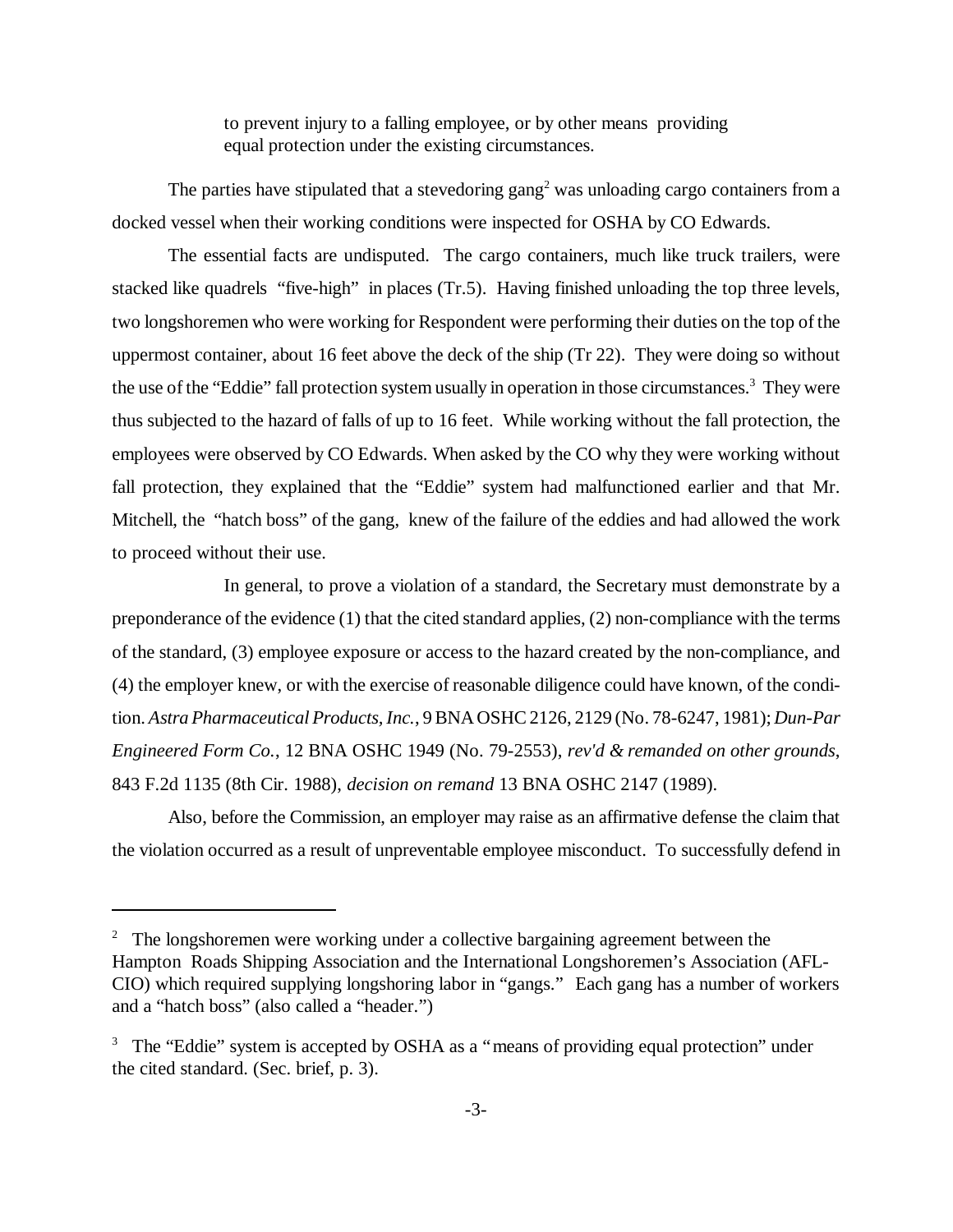this manner, a Respondent must demonstrate that it (1) established a work rule to prevent the reckless behavior and/or unsafe condition from occurring, (2) adequately communicated the rule to its employees, (3) took steps to discover incidents of noncompliance, and (4) effectively enforced the rule whenever employees transgressed *Gioioso & Sons, Inc.*, 115 F.3d 100 (1st Cir. 1997). As an affirmative defense, the employer has the burden of proving all four elements of the defense. See, *Brock v. L.E. Myers Co.*, 818 F.2d 1270, 1276 (6th Cir.1987), *cert. denied,* 484 U.S. 989 (1987). "Where a supervisory employee is involved, the proof of unpreventable employee misconduct is more rigorous and the defense is more difficult to establish since it is the supervisor's duty to protect the safety of employees under his supervision." *Archer-Western Contractors, Ltd.*, 15 BNA OSHC 1013, 1017 (No. 87-1067, 1991). Moreover, a foreman's or supervisor's violation of a safety rule permits an inference that the employer's safety program has not been adequately enforced. *D. A. Collins v. Secretary,* 117 F.3d 691 (2d 1997) ("*Collins*").

Many Commission precedents do not, however, apply in this case. This case can be appealed to the United States Court of Appeals for the Fourth Circuit because the site of the alleged violation was in Virginia. Act, §§ 11(a) and (b), 29 U.S.C. §§ 660(a) and (b). *Farrens Tree Surgeons, Inc.* 15 BNA OSHC1793, 1794 (No. 90-0998, 1992). The Fourth Circuit has held that the Secretary must establish as part of her case in chief that the supervisory employee's acts were not unforeseeable or unpreventable. 1998), *citing, Ocean Electric Corp. v. Secretary*, 549 F.2d 396, 401 (4<sup>th</sup> Cir. 1979) ("*Ocean Electric*.") Thus, in order to establish this alleged violation, the burden is on the Secretary to show by a preponderance of the evidence of record that, 1) Respondent did not have applicable safety rules, or, 2) that Respondent did not effectively communicate the applicable safety rules to its employees, or, 3) that Respondent failed to enforce the applicable safety rules. The Secretary has not met this burden because she conceded the existence and effective communication of applicable safety rules and did not prove lax enforcement of the rules by Respondent.

The Secretary concedes that Respondent had an appropriate safety rule (requiring the use of the Eddie system) and that the rule was "regularly" communicated to the employees. (Sec. brief, p. 7). The Secretary argues only that Respondent's "enforcement of the rule was not complete." (*Id.*) 4 .

<sup>4</sup> In its supplemental brief, the Secretary reiterates the same argument, stating that; "[t]here (continued...)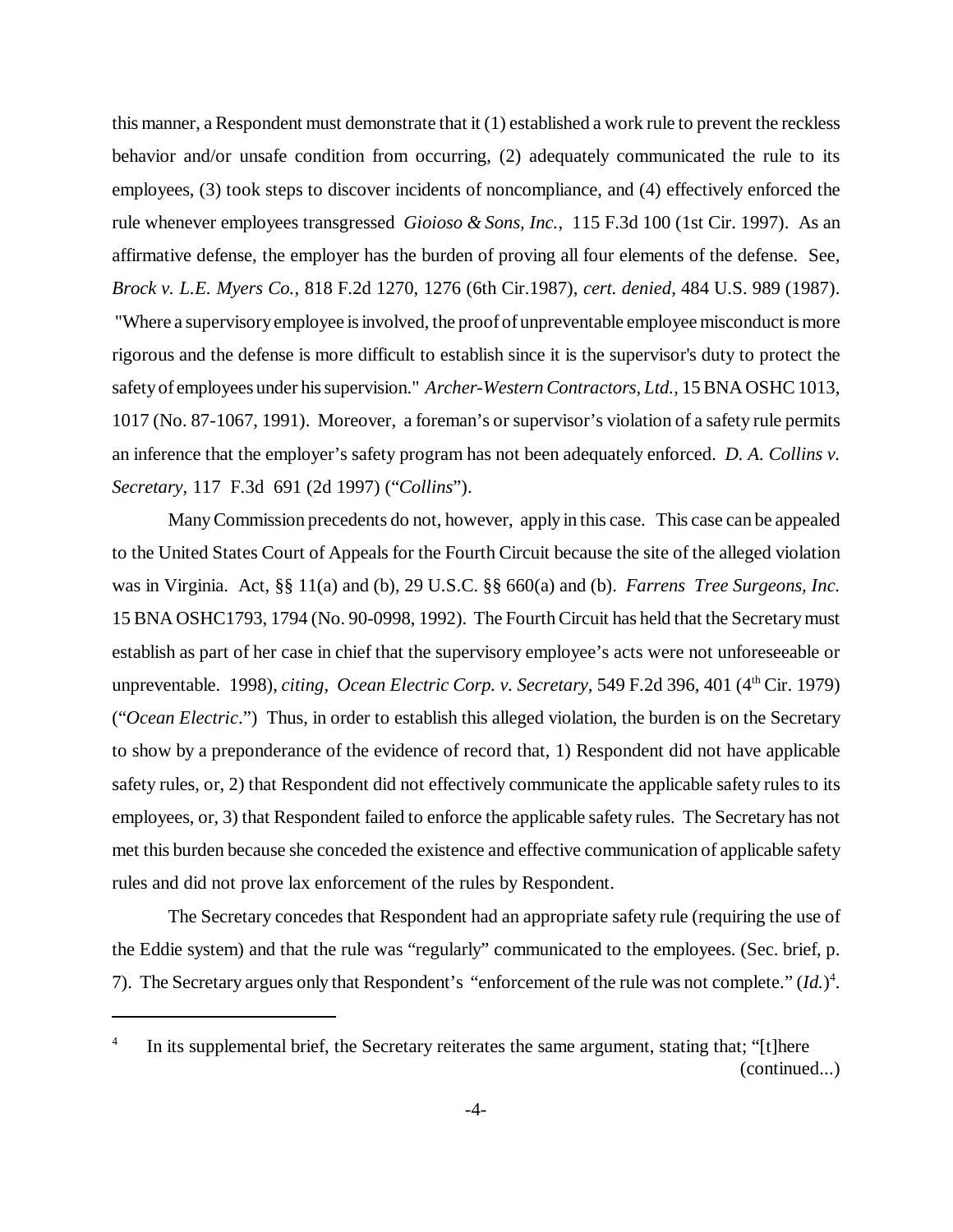The Secretary claims that the record shows that neither the hatch boss nor the employees who worked without fall protection were ever disciplined. The Secretary's representation of the record is not correct. The Secretary, on this record, has not fulfilled the burden of proving that Respondent failed to discipline the employees.

The Secretary has no claim and no evidence that any prior failure to use the eddie system went undisciplined by Respondent. In regard to the instance observed by the CO, the Ship Superintendent testified that he personally did not discipline the workers involved or the hatch boss (Tr. 127, 132, 133) but that the hatch boss and perhaps the two employees had been "counseled on the matter." (Tr. 132). Without presenting any evidence as to what the "counseling" consisted of or whether it included any action which could be considered as disciplinary, the mere fact that the hatch boss (and perhaps the two employees) were counseled does not fulfill the Secretary's burden of showing that the safety rule was not sufficiently enforced. Even if *Ocean Electric*, supra., permitted an inference of inadequate enforcement to be raised as it might under *Collins,* supra., in the Second Circuit, the inference itself would not be sufficient to fulfill the Secretary's burden in light of the evidence of "counseling." Moreover, the two employees who continued working atop the containers without using the Eddie system could reasonably have considered the supervisor's instructions as overriding the safety rule. *Pride Oil Well Service*, 15 BNA OSHC 1809, 1816 (No. 87-0692, 1992). I thus find that the Secretary has failed to show that the employees working without their Eddie systems was not the result of unpreventable employee misconduct.<sup>5</sup> The alleged violation cannot stand.

4 (...continued)

was no action taken by management against [the hatch boss] or the crew members for the violation of the work rules." (Sec. supp. brief, p. 3.)

<sup>5</sup> Even if Mr. Mitchell's knowledge was imputed to Respondent, the Secretary has conceded that Respondent did not fail to communicate appropriate safety rules to Mr. Mitchell and the two stevedores. She argues only that Respondent did not enforce the appropriate safety rules. Thus, whether Mr. Mitchell was a supervisor is moot.